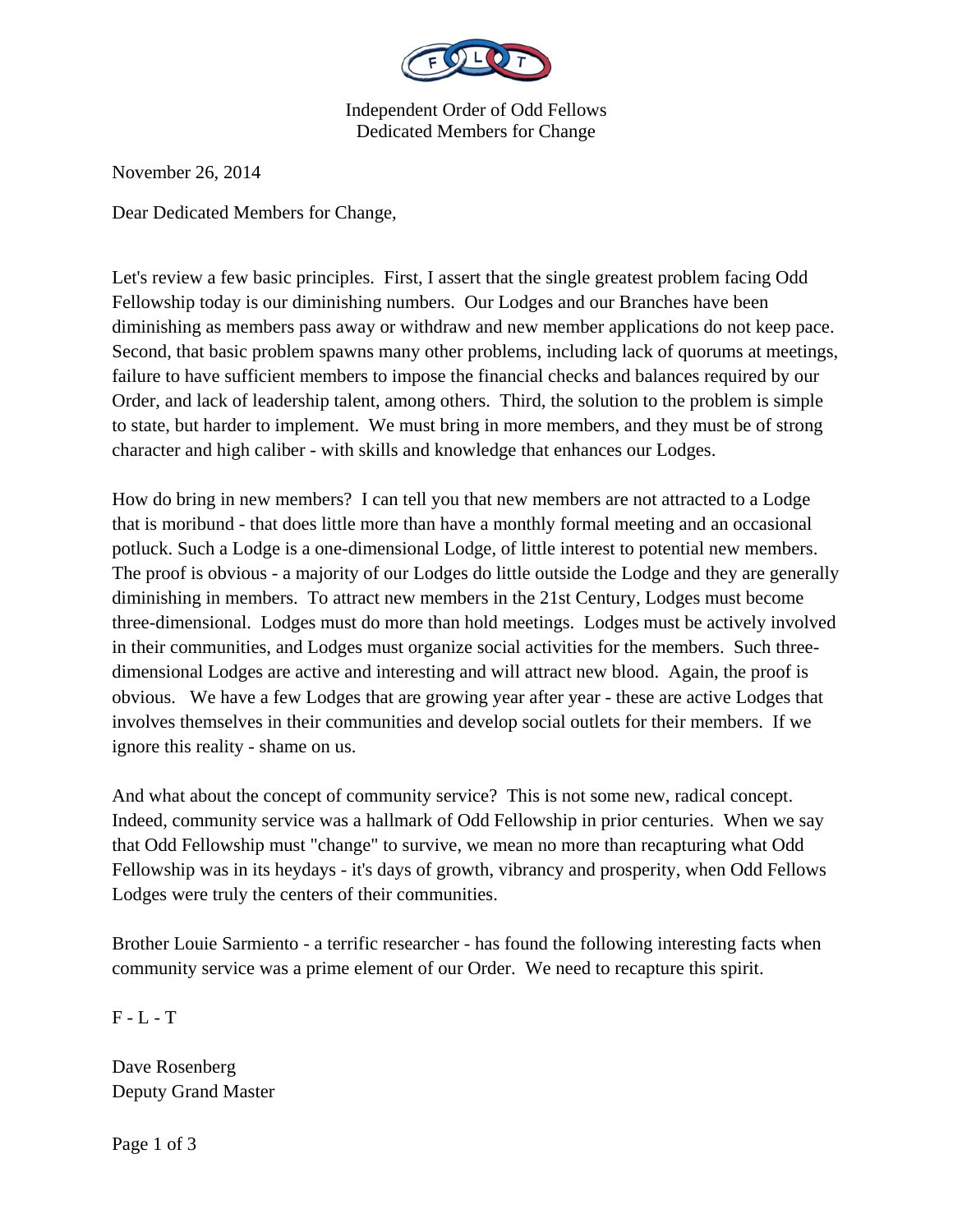

## Independent Order of Odd Fellows Dedicated Members for Change

\*\*\*\*\*\*\*\*\*\*\*\*\*\*\*\*\*\*\*\*\*\*\*\*\*\*\*\*\*\*\*\*\*\*\*\*\*\*\*\*\*\*\*\*\*\*\*\*\*\*\*\*\*\*\*\*\*\*\*\*\*\*\*\*\*\*\*\*\*\*\*\*\*\*\*\*\*\*

## ODD FELLOWSHIP AND COMMUNITY SERVICE

"Odd Fellowship can best succeed by making it an integral part of our members' lives and by making it an important and vital force for good in our communities. It must be a part of the community and the nation, yes it must even be a part of the world of nations. However, never lose sight of the fact that Odd Fellowship grew and prospered by adhering to the great fundamental basic lessons given to us by our predecessors. Without the commands to visit the sick, relieve the distressed, bury the dead and educate the orphan, it just would not be Odd Fellowship." - Brother Arthur C. Tiemeyer Sovereign Grand Master, 1947-1948

The idea of lodges taking active involvement in our respective communities is not a new idea. Lodges, during World War II, had been involved in the sale and purchase of defense bonds, war savings stamps, volunteer work for the Red Cross, civilian defense, and victory book campaigns.

Although complete reports have not been received from all Grand Lodges and Lodges, the reports received gave conclusive evidence that the Sovereign Grand Lodge, Grand Lodges and general membership of the I.O.O.F. exceeded the purchase of \$100,000,000.00 in War Bonds and Victory Bonds at the close of the year 1943 and helped supply more than 100,000 pints of blood plasma to the Red Cross. During the same year, sums of money, varying in amounts up to approximately \$20,000 from some Grand Lodges, were used in the purchase of suitable equipment and paraphernalia in connection with the hospitals, and the rehabilitation work carried on for the use and benefit of people who were injured in the service of their country. Several Service Centers were also operated under the auspices of the Odd Fellows which provided clean and interesting entertainment and food to the Armed Forces. In Toronto, the Odd Fellows donated one of their buildings to the government and refugees from Great Britain benefited greatly from it.

After World War II, lodges in the United States and Canada participated with other organizations in control of Juvenile Delinquency, the employment of physically handicapped,